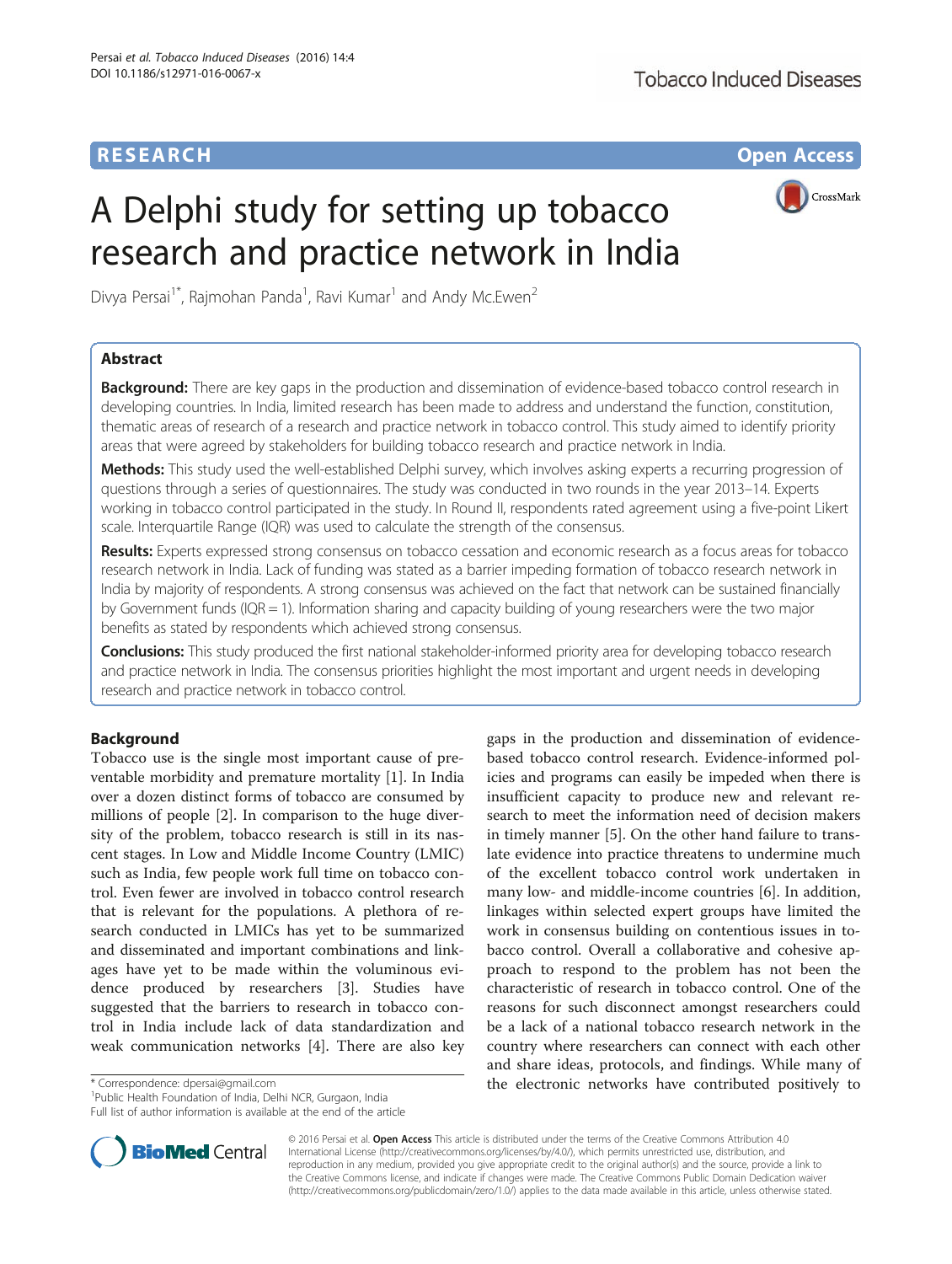the discussion of tobacco control, they are not universally accessible in the developing world [\[7](#page-6-0)].

Research of different types can contribute to more effective choice and implementation of tobacco control activities but resources are limited and expertise in this field is scarce. There is a case for concentrating research resources on investigating targeted problems and potential solutions in tobacco control. If researchers and funders were to concentrate efforts and resources, then which topics should be the focus and which criteria should be used to set priorities? Should choices be made on the likelihood of the question being answerable by current methods? We believe that the research platform would only work if the framework of such a platform is developed by inputs from researchers throughout the country. In India, limited research has been made to address and understand the function, constitution, thematic areas of research and establishment of a practice network in tobacco control. The present study aimed to assess the perceptions of varied stakeholders working in tobacco control to guide the formulation of the Tobacco Research and Practice Network in India. The purpose of this paper is to present a new conceptual framework for developing tobacco research and practice network in India.

## Methods

This study used the Delphi survey, which involves asking questions through a series of questionnaires. The Delphi method has been used to develop research priorities in many areas of health. We selected it because it is known to be effective when (1) consensus is sought in an area where none previously existed, (2) the research problem does not lend itself to precise analytical approaches but can be illuminated by subjective collective judgments, (3) the study respondents have diverse backgrounds in their experience and expertise and therefore consensus cannot easily be reached [\[8, 9\]](#page-6-0).

#### Questionnaire and methodology

In this study a two-round survey strategy was used. The first step consists of literature review and Round I survey to identify emerging topic areas and themes. All topic areas identified in both the literature review and Round I survey were included in Round II of the Delphi survey. The Delphi survey was conducted online in two rounds [November-December 2013 and July – November 2014 respectively]. The questionnaire for Round I (online survey) included 11 items (Table 1). The questionnaire for the first round was pretested and the initial invitation to participate in the survey was accompanied by a brief project description.

After analyzing the results of the first round, one of the facilitators provided an anonymous summary of the

Survey tool for Round I

| What are the main factors holding back the formation of Tobacco |
|-----------------------------------------------------------------|
| control Research and practice Network (TRNI) in India?          |

What should be the priority of the TRNI?

What should be the focus of TRNI?

How TRNI can aid in implementation of tobacco control policies and program in the country?

How the quality of good tobacco control research and practice network can be assured?

What are the activities which can be undertaken in the TRNI?

How TRNI can financially sustain?

How TRNI can help in your research and practice?

Survey tool for Round II

Below, is a list of the focus areas identified for tobacco research and practice network. Please rate each of the areas in terms of its value in developing a Tobacco Research and Practice Network in India.

How can Tobacco Research and Practice Network influence evidencebased implementation of tobacco control policies and programs?

What are the main factors holding back research dissemination & knowledge sharing in research pertaining to tobacco control in India?

How can the TRNI address such issues?

According to you, who should be the part of tobacco research network in India?

What activities can enhance information exchange between researchers in the Tobacco Research and Practice Network

How TRNI would benefit researchers?

results. In the analysis between the first and the second round, full-text suggestions were structured and grouped into categories from which new items were developed and incorporated into the second-round questionnaire. Following the second and last round of the survey, the experts were provided a summary of results. This final feedback closed the exercise (Table [2\)](#page-2-0). A five-point, single, ordinal, Likert-type scale was used to assess the opinion on each item. Following Delphi categorization, responses were classified in three regions:  $(1-2) =$  "disagree";  $(3)$  = "neither agree nor disagree";  $(4-5)$  = "agreement". The survey also offered the possibility of adding individual explanatory observations to every answer. Highlights of survey to set priorities for TRNI are:

- 1) Research
	- Focus of tobacco research network in India
	- Factors holding back research dissemination & knowledge sharing in research pertaining to tobacco control
	- Evidence-based implementation of tobacco control policies and programs
- 2) Organizational Structure & Funding
	- Members of Tobacco research network in India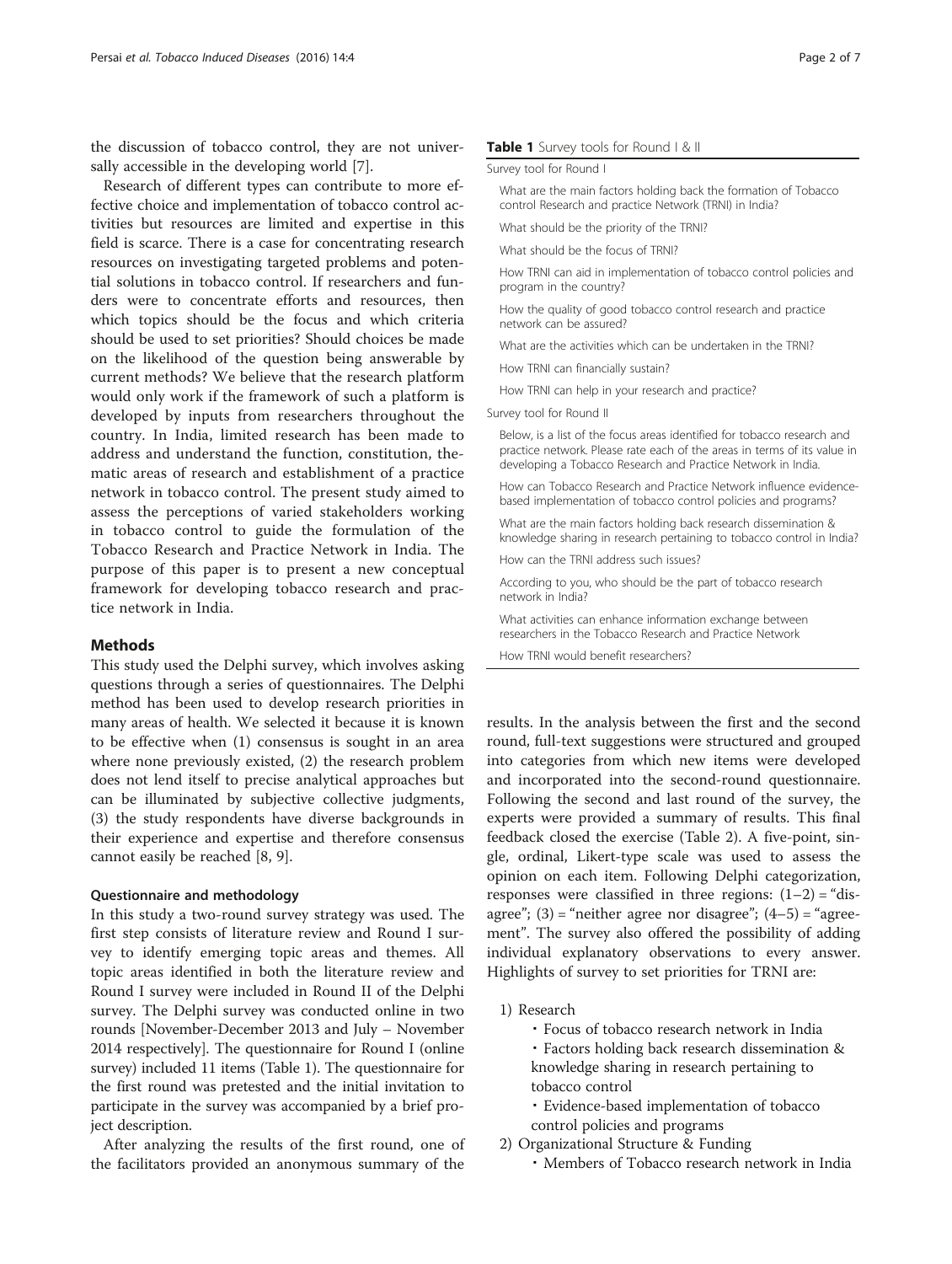<span id="page-2-0"></span>Table 2 Three-stage process for establishing consensus on research priorities

| Stage 1                                            | Stage 2                                                                                                                                                                            | Stage3                                                                                                                                                      |  |  |
|----------------------------------------------------|------------------------------------------------------------------------------------------------------------------------------------------------------------------------------------|-------------------------------------------------------------------------------------------------------------------------------------------------------------|--|--|
| Topic identification                               | Stakeholder survey                                                                                                                                                                 | Priority consensus                                                                                                                                          |  |  |
| Topics identified through literature review        | Survey instrument was developed<br>and refined as follows:<br>- Online survey pilot<br>- Online survey data were collected<br>from<br>respondents ( $n = 36$ ; 60 % response rate) | Consensus formed by expert panel<br>(Delphi process) ( $n = 10$ )<br>- Expert panel completed online survey<br>- Consensus declared byfacilitator and group |  |  |
| Result                                             | Result                                                                                                                                                                             | Result                                                                                                                                                      |  |  |
| Topics were incorporated into survey<br>instrument | Stakeholder survey data provided<br>foundation for consensus formation                                                                                                             | Research priorities finalized and disseminated                                                                                                              |  |  |

▪ Financial sustainability of tobacco research network in India

- 3) Partnerships & Networking
	- Information sharing among members of TRNI
	- Benefits of Research Network

#### Respondents

Researchers and practitioners were sampled according to their expertise. In the first round, the survey instrument was sent to 60 researchers working in tobacco control across different regions of the country.

As the Delphi technique is a qualitative method, the samples needed to be comparable in terms of homogeneity but not in terms of representativeness. Nevertheless, the Delphi technique is valid, in terms of its effect on outcomes, irrespective of sample size [[10](#page-6-0)]. A rigorous procedure has been followed to ensure the identification of relevant experts and gave them the opportunity to participate in the study. Characteristics of the final sampling frame were reviewed to assure that it included policy makers, researchers, academia and Non-government organizations. Potential respondents for the survey were identified as those who had multiple publications in tobacco-related research or who have expertise in tobacco control.

### Analysis

Based on the results of Round I, research areas were identified and mutually exclusive research questions were framed. Analysis of surveys in rounds II used descriptive statistics. Interquartile ranges (IQRs) were calculated for the panel responses to each question. The "level of agreement or disagreement" achieved was measured according to the following criteria: Consensus on a questionnaire item was considered "strong" when at least 75 % of respondents reached an agreement. "Moderate" consensus required 60 % to 74 % of respondents to agree on individual items of the questionnaire. Absence of consensus was determined when less than 60 % of respondents agreed on the individual items. Interquartile range (IQR) is used to calculate the strength of

the consensus. IQR is the absolute value of the difference between the 75th and 25th percentiles, with smaller values indicating higher degrees of consensus. Interquartile range of 0 specifies a strong group consensus and 2 indicates dispersed responses [\[11](#page-6-0), [12](#page-6-0)]. Statistical analyses were performed using SPSS Version 17.

The study was approved by the institutional ethical committee. The respondents provided their written informed consent to participate in the study. The institutional ethics committee approved the consent procedure.

## Results

## Participation, attrition, demographic data

Of the 60 experts whom we attempted to contact, 36 experts agreed to participate in the first round of the survey. A total of 10 experts participated in the second round. The average years of experience of respondents in tobacco control were 10 years. Professional backgrounds of the experts in both rounds were in national and international NGOs (31 %), Government (31 %), research organizations (11 %), and medical institutes (27 %).

Detailed results of each item (interquartile range and consensus result) are depicted in Table [3](#page-3-0). Overall, consensus was reached in 26 items 18 of them (69 %) were in terms of agreement and the remaining 8 items (31 %) in terms of disagreement with the assertion presented.

## Barriers in formation of tobacco research network in India

In the first round, more than two-third of the respondents stated that lack of emphasis on tobacco-related research (77 %) and lack of collaboration between researchers and research organizations (62 %) are the main barriers in formation of tobacco research and practice network in India. Respondents stated that other factors which impede formation of a network are lack of funding (39 %) and resistance among researchers in sharing data (19 %). In the second round, experts had strong consensus on lack of funding as a barrier impeding formation of tobacco research network in India  $(IQR = 0)$ .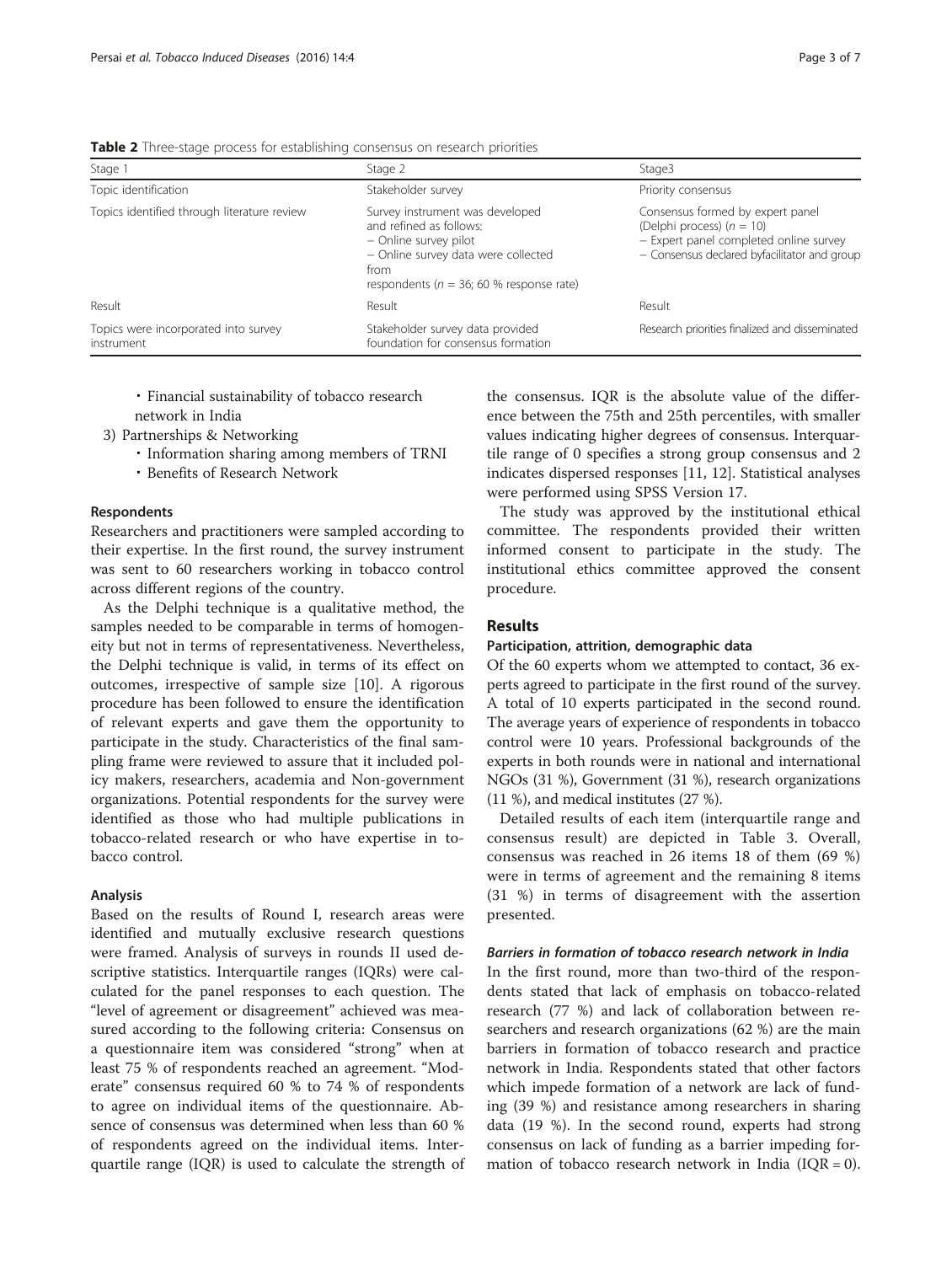<span id="page-3-0"></span>Table 3 Experts consensus in Delphi study

| Strong consensus                                                                  | Consensus (agreement in %) | Inter quartile range |
|-----------------------------------------------------------------------------------|----------------------------|----------------------|
| Focus of TRNI                                                                     | >75%                       | $\mathbf{1}$         |
| Tobacco cessation                                                                 | >75%                       | $\mathbf{1}$         |
| Economic research                                                                 | >75%                       | $\mathbf{1}$         |
| Implementation of tobacco control policy                                          |                            |                      |
| Sharing best practices                                                            | >75%                       | $\mathbf{1}$         |
| Advocacy                                                                          | >75%                       | $\mathbf{1}$         |
| Financial sustainability                                                          |                            |                      |
| Funds from government                                                             | >75%                       | $\mathbf{1}$         |
| Network members                                                                   |                            |                      |
| Government                                                                        | >75%                       | $\mathbf{1}$         |
| <b>NGOs</b>                                                                       | >75%                       | 1                    |
| Academia                                                                          | >75%                       | 0.25                 |
| Factors holding back research dissemination                                       |                            |                      |
| Lack of funds                                                                     |                            | 0                    |
| Benefits of the network                                                           |                            |                      |
| Information sharing                                                               | >75%                       | $\mathbf{1}$         |
| Technical support                                                                 | >75%                       | $\mathbf{1}$         |
| Moderate consensus                                                                |                            |                      |
| Focus of TRNI                                                                     |                            |                      |
| Disease research                                                                  | 60-74 %                    | $\mathbf{1}$         |
| Implementation of tobacco control policy                                          |                            |                      |
| Consensus building                                                                | 60-74 %                    | $\overline{2}$       |
| Establishing standard protocols                                                   | 60-74 %                    | 1                    |
| Factors holding back research                                                     |                            |                      |
| Lack of technical expertise                                                       | 60-74 %                    | 2                    |
| Financial sustainability                                                          |                            |                      |
| Funds from International organizations                                            | 60-74 %                    | $\mathbf{1}$         |
| Involvement of private sector and pharmaceutical companies                        |                            |                      |
| Private sector should be involved with caution                                    | 60-74 %                    |                      |
| Benefits of the network                                                           |                            |                      |
| Evidence-based policy implementation                                              | 60-74 %                    |                      |
| No consensus                                                                      |                            |                      |
| Factors holding back research                                                     |                            |                      |
| Lack of emphasis on tobacco control                                               | <60%                       | 2                    |
| Lack of platform/forum                                                            | <60%                       | 2                    |
| Financial sustainability                                                          |                            |                      |
| Nominal membership fees                                                           | <60%                       | 3                    |
| Involvement of private sector and pharmaceutical companies                        |                            |                      |
| Private sector can be in involved in the network                                  | <60%                       | 2                    |
| Pharmaceutical companies should be involved with caution                          | <60%                       | $\overline{2}$       |
| Private sector and pharmaceutical companies should not be involved in the network | <60%                       | 2                    |
| Benefits of the network                                                           |                            |                      |
| Consensus building                                                                | <60%                       | $\overline{2}$       |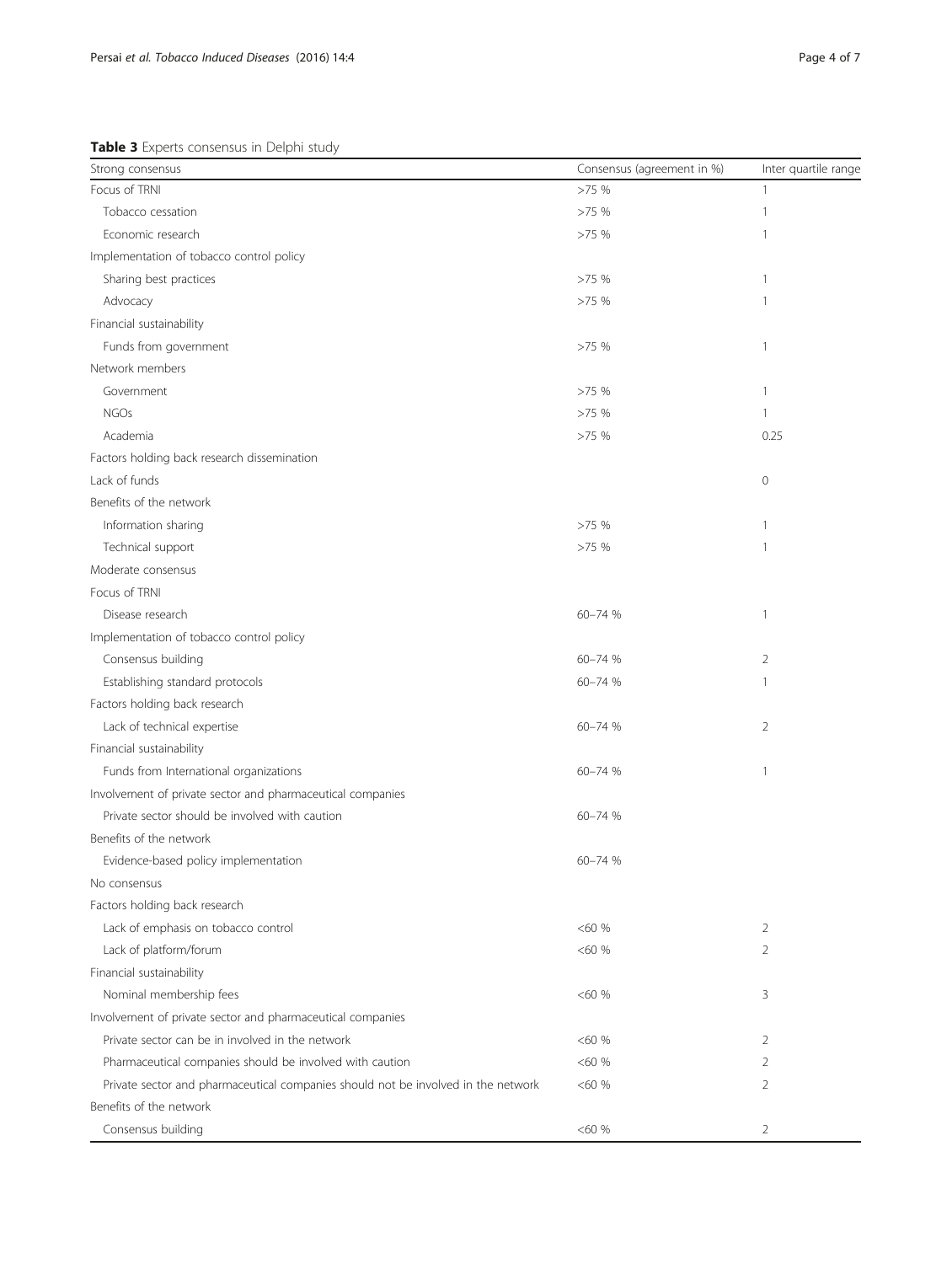However, no consensus was achieved on lack of emphasis on tobacco-related research in the Round II of Delphi survey.

### Focus of research and practice network in tobacco control

Experts were asked about their opinion on focus of the research and practice network. In Round I, all the respondents agreed on the fact that the focus of research and practice network should be on surveillance and legislation. More than two-third of the respondents agreed that the focus should be on tobacco cessation, diseases research and economics and taxation-related research. However, in Round II experts expressed strong consensus on tobacco cessation and economic research  $(IQR = 1)$  as a priority area of focus for tobacco research network in India.

## Network's role in implementation of tobacco control policies and program

Almost all the respondents agreed by the fact that research and practice network will help in implementation of tobacco control practices. Figure 1 depicts that almost all the respondents agreed on the fact that the research network will serve as a platform to facilitate linkage and information exchange and help create knowledge and research repository, collate best practices and build consensus on standardized protocols. Strong consensus was observed on the fact that the network will help in implementation of tobacco control policies and programs by sharing best practices and advocacy efforts.

## Network structure and sustainability

Experts mentioned that the network should be multidisciplinary. A strong consensus was obtained on involvement of Government authorities, Non-Government Organizations and academia in the research and practice network. However, no consensus was observed on involvement of pharmaceutical and private sector in the network. In the first round of survey, experts stated that network can be sustained financially by securing funds from government (45) and international organizations (45 %). However, strong consensus was achieved only on fact that network can be sustained financially by Government funds.

## Benefits of research and practice network in tobacco control

In the first round of survey, almost all the respondents agreed by the fact that network will benefit researchers by creating a database for tobacco control policies and programs. Respondents also mentioned that the network will facilitate collaborative approaches and enhance capacity of researchers. Information sharing and capacity building of young researchers were the two important responses which achieved strong consensus by the experts (Fig. [2](#page-5-0)).

## Discussion and conclusions

This study produced the first national stakeholderinformed priority area for developing tobacco research and practice network in India. The consensus priorities

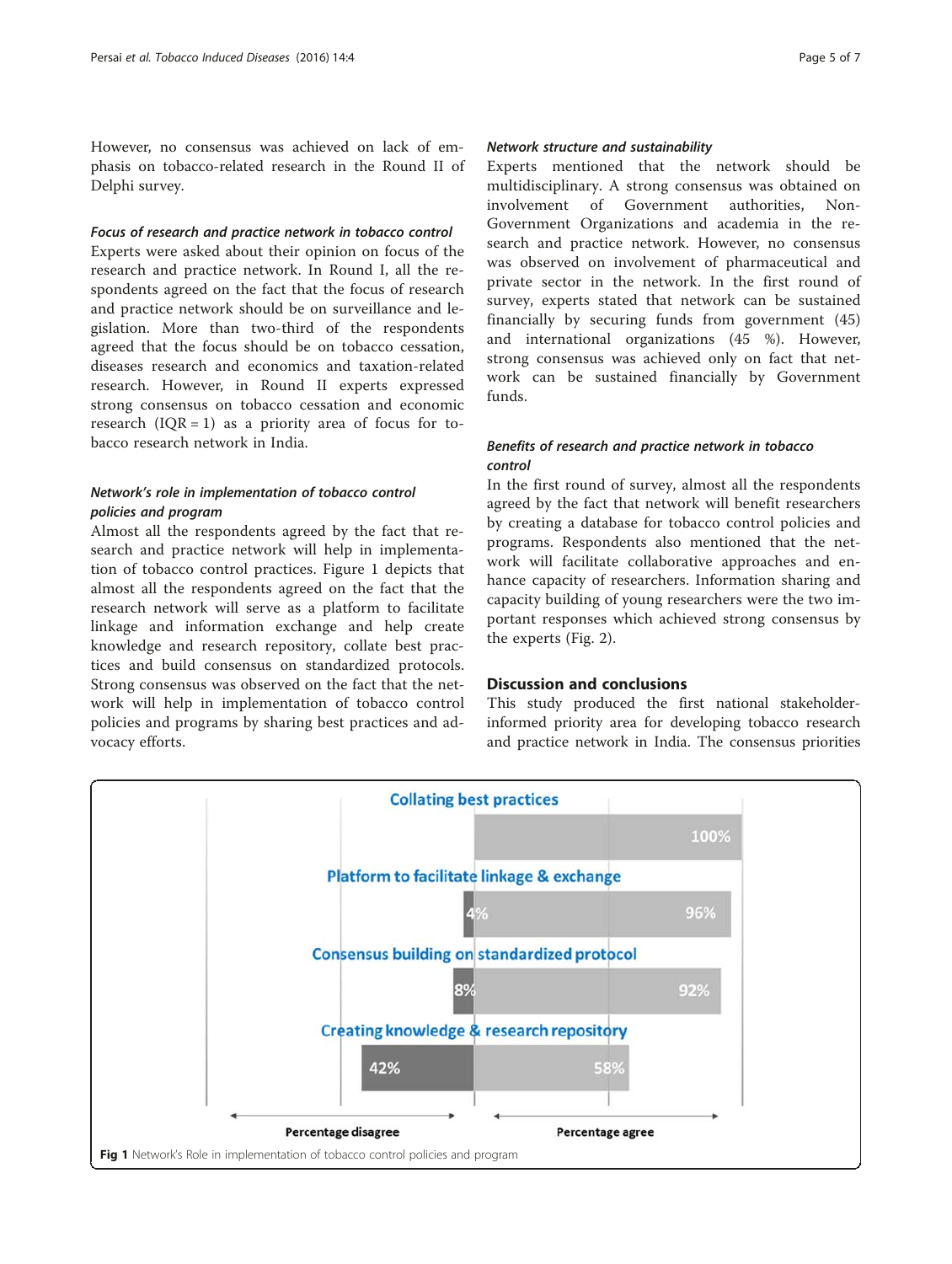<span id="page-5-0"></span>

highlight the most important and urgent needs in developing research and practice network in tobacco control. The expert panel approach was successful in building on stakeholder survey results to further define and prioritize research themes that reflected consensus. Final priorities were crafted into a statement which could be effectively communicated to the larger group of stakeholders.

The training, skills, and areas of expertise of researchers and practitioners working in tobacco control differ greatly [[13\]](#page-6-0). For example, a researcher who studies the tobacco cessation uses different methods and requires a different skill set than a more applied researcher who compares the impact of different policies on tobacco control legislation. However, both types of research can influence the course of tobacco control. Thus, we captured responses of experts working in different areas in tobacco control on the focus of the research and practice network. The expert panel considered articulating research priorities that would be broad enough to encompass critical areas of research, yet sufficiently specific to guide the identification of actual priority areas for the research and practice network. Ultimately, the panel defined four major focus areas for the research and practice network identified in first round of survey i.e. Tobacco Cessation, legislation, diseases research and economics research. However, in the second round strong consensus was obtained only on the two areas i.e. tobacco cessation and economic research. Studies suggest that research on interventions to promote tobacco cessation and prevent tobacco initiation have been areas of relative neglect [[14](#page-6-0), [15](#page-6-0)]. Thus, research and practice network must accord priority to the design interventions to reduce tobacco consumption, promote cessation and prevent initiation.

WHO and the Global Tobacco Research Network have conducted studies assessing factors that foster and impede tobacco control research in low and middle income countries. These studies have shown consistently that funding, infrastructure, and resources are the most challenging impediments to building up tobacco control

research [\[16](#page-6-0), [17\]](#page-6-0). Similarly, findings of our study revealed that lack of funds, lack of resources, and lack of platform are the few factors which impedes research dissemination in tobacco control.

Consistent to the structure of tobacco research network in other developing and developed countries, majority of the respondents in our study emphasizes that research and practice network should be multidisciplinary and should involve researchers, academia, NGOs and Government bodies. However, there are examples of health promotion networks that purposefully excluded government representatives because of the perception that their presence would prevent the use of effective advocacy mechanisms [[18](#page-6-0)]. Partnerships and alliances involving both government representatives and representatives of civil-society organizations thus pose challenges if the end result is perceived to be government action such as policy and program implementation.

Studies which assessed factors that impede tobacco control research in low and middle income countries have shown consistently that funding, infrastructure, resources are the most challenging impediments to building up tobacco control research [[17](#page-6-0)–[19](#page-6-0)]. Similarly, in our study experts from all professional affiliations chose funding issues as most important factor impeding formation of tobacco research network in both the rounds of survey. This underline the complexity of the issue and the need to increase and sustain public and private sector funding towards tobacco related research and formation of research network in India.

Analysis of the results of the Round I showed the researchers and practitioners stated that the research and practice network will benefit young researchers by improved information dissemination, technical support, access to tools and protocols, and increased career opportunities. Similar findings were reported in a study by Stillman et.al conducted in 2011 [\[13](#page-6-0)]. Considering the current and potential socio-economic burden of tobacco production and consumption there is an urgent